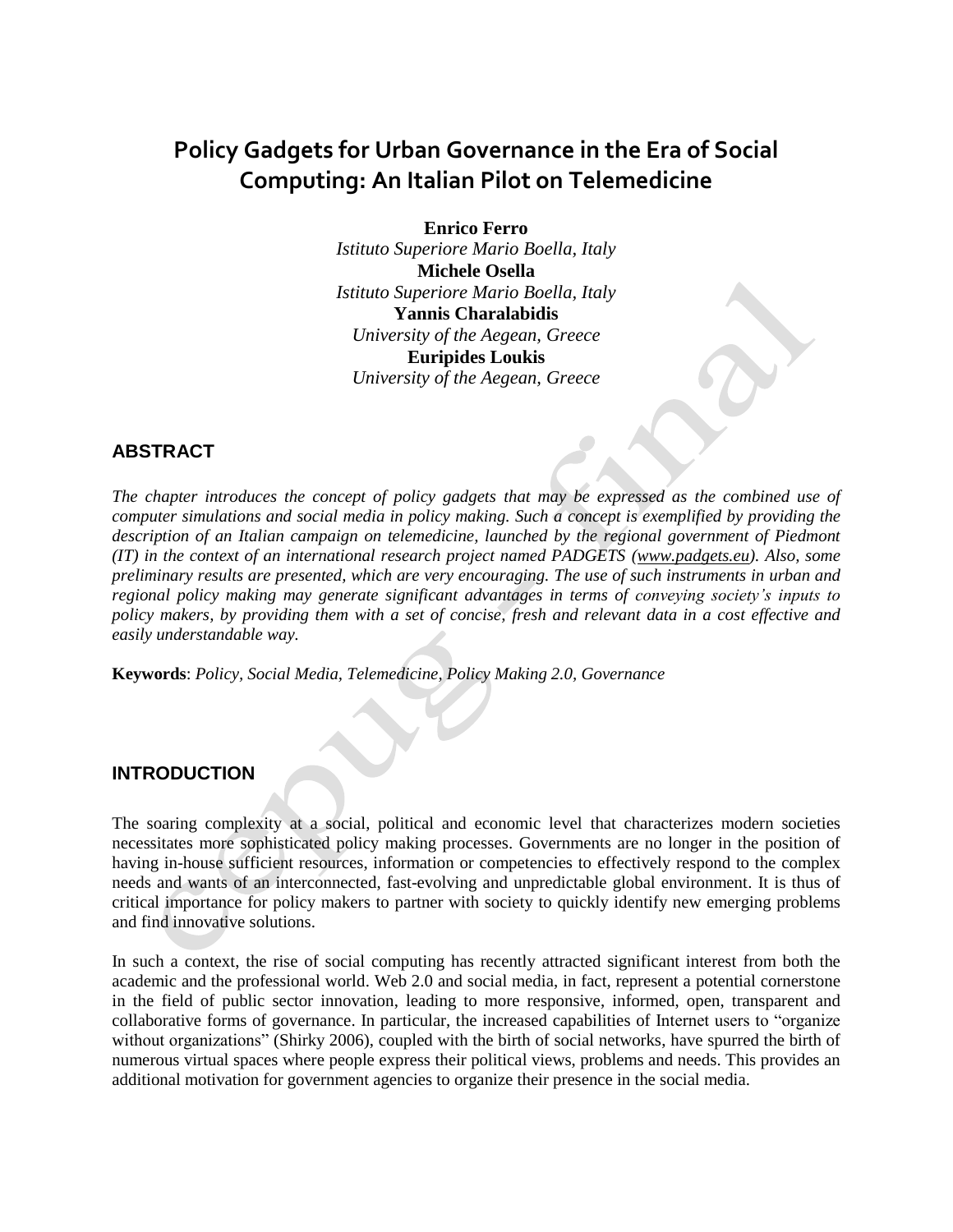However, despite the rosy expectations and fervent impulses coming from the scientific community, government"s consultations are struggling to take off due to the presence of notable difficulties in collecting, organizing and making sense of people"s opinions. In spite of the unsatisfactory results of participatory initiatives launched over the first decade of the second millennium, one ray of hope comes from the observed trend towards "government 2.0", an emerging concept which denotes a situation where canonical governmental boundaries are blurred, leaving room for opportunities to harness "prosumption", i.e., a new model of information collaborative production, where formerly passive consumers participate in an active and ongoing way. In this new paradigm, new modes of collaboration and co-creation surface and, therefore, pluralistic and networked forms of government become the dominant organizational model for service delivery and policy making. This can be highly beneficial for urban and regional planning, taking into account its complexity, dynamism (rapid changes of context and needs) and multiple affected stakeholders.

The aim of this chapter is to present the concept of policy gadgets and their role in the process of government transformation with respect to policy making and planning towards the above directions. In particular, it is analyzed how such instruments can be used by government agencies to inform and improve the policy making cycle. In order to exemplify how policy gadgets may be adopted in real life the chapter provides a description of an Italian pilot implementation launched by the regional government of Piedmont (Italy). The campaign focuses on a program for a large scale introduction telemedicine solutions in the region of Piedmont for monitoring the health of some special patients" groups. It aims to convey information on it to interested and affected citizens of this region (e.g. patients and their families, doctors, etc.), and collect feedback from them, using social media. This campaign is conducted in the context of an international research project named PADGETS (its full title is "Policy Gadgets Mashing Underlying Group Knowledge in Web 2.0 Media" – www.padgets.eu), partially financed as part of the ICT for governance and policy modeling objective of the seventh framework program of research of the European Commission.

Including these introductory comments, the remainder of the chapter is structured in four sections. Section two presents some background information. Section three starts with introducing the concept of policy gadgets and subsequently follows on by presenting and discussing the Italian pilot on telemedicine. Then it places the research work conducted within a number of long term socioeconomic trends and highlights some of the future challenges and research directions. Finally, section four contains some conclusive remarks about the potential of policy gadgets to transform policy making as we know it today.

# **BACKGROUND INFORMATION**

ICT-enabled governance has been recently explored and defined by the European Commission's Institute for Prospective Technological Studies (IPTS), being defined as: 'the use of ICTs to comprehensively: (1) simplify and improve the internal administrative operations of government and their relations with other bodies involved in public management and service delivery; (2) facilitate public service interaction between government, citizens and other stakeholders (legislative bodies, private sector, civil society organizations, self-organised communities), thus enabling better citizen participation and overall monitoring and evaluation of decision-making processes and their implementation; and (3) ensure inclusiveness and equal opportunity for all (Misuraca *et al*. 2011) .

According to OECD (2001) the participative dimension plays a vital role in the perspective of good governance, since public participation demonstrates considerable potential to change the broader interactions between citizens and government, improving the overall quality of engagement and decision making whilst widening the involvement of all citizens (European Commission 2009).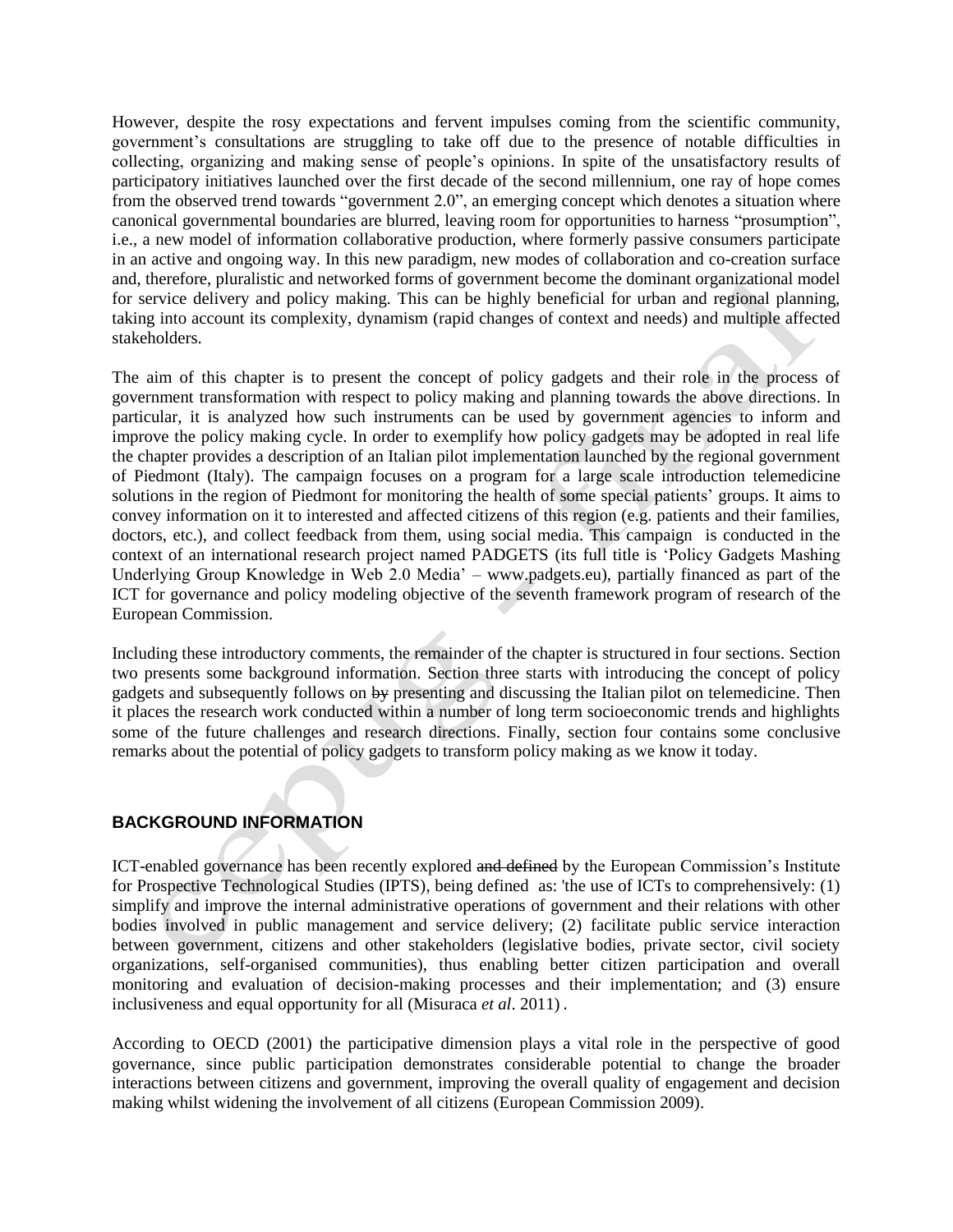Nevertheless, Rittel & Webber (1973) remind us that the design of public policy in most domains is a "wicked" problem. The search for algorithmic approaches (based on the use of mathematical optimization algorithms) is bound to fail due to the very nature of these phenomena: many stakeholders with dissimilar views of the problem, values, concerns and interests; this is rendered even more complex by the paucity of opportunities to learn by trial-and-error. Owing to such peculiarities of public policy making process, several circles of deliberation are necessary to occur: stakeholders interact, raise issues concerning the problem under discussion, propose solutions and argue about advantages and disadvantages of them, finally resulting in a better understanding of the problem (Charalabidis *et al.,* 2010).

In order to reap benefits from this approach, new mechanisms are required to enable a public decision process that is more open, transparent and participative, in which citizens" contribution is a paramount ingredient of critical importance. Taking into account dimensions such as "to what level" or "how far" citizens are engaged, three stages could be distinguished according to Macintosh"s framework (Macintosh, 2004):

- 1. E-enabling, which is about reaching a wider audience using appropriate technologies (its main focus being accessibility and understandability of information).
- 2. E-engaging, that is geared towards consulting a wider audience to enable deeper contributions and support deliberative debate on policy issues through top-down consultation.
- 3. E-empowering, which is aimed at supporting active participation and to facilitate the percolation of bottom-up ideas towards the political agenda.

Along the depicted trajectory, the rise of social computing has recently attracted significant interest: Web 2.0 *et similia*, in fact, may be considered a cornerstone in the field of public sector innovation, smoothing the way to a more responsive, informed, open, transparent and collaborative government. In particular, the increased capabilities of Internet users to create content, coupled with the birth of social networks have driven the development of more and more virtual spaces for the expression of political views, problems and needs, which may ideally move towards becoming a modern *agorae* (Boero *et al.* 2011).

Moving on to the role that social media can play in policy making, IPTS (2009) identified four key areas of potential impact: 1) enhance political participation while increasing transparency and accountability; 2) enable user-involvement and empowerment; 3) allow mass-collaboration in government and public service delivery reinforcing knowledge sharing and management and, finally, 4) contribute to support organizational, legal and regulatory changes.

According to many commentators (DiMaio, *et al* 2005), social computing-enabled governance mechanisms could enhance collaboration within local government agencies and interaction with stakeholders, transforming processes into more user-centric, cost-effective solutions and bringing public value to end users. The creation of more participative forms of governance represents a key pillar of the smart city initiative (European Commission 2011) with which the European Commission has challenged the most advanced European urban areas for the years to come.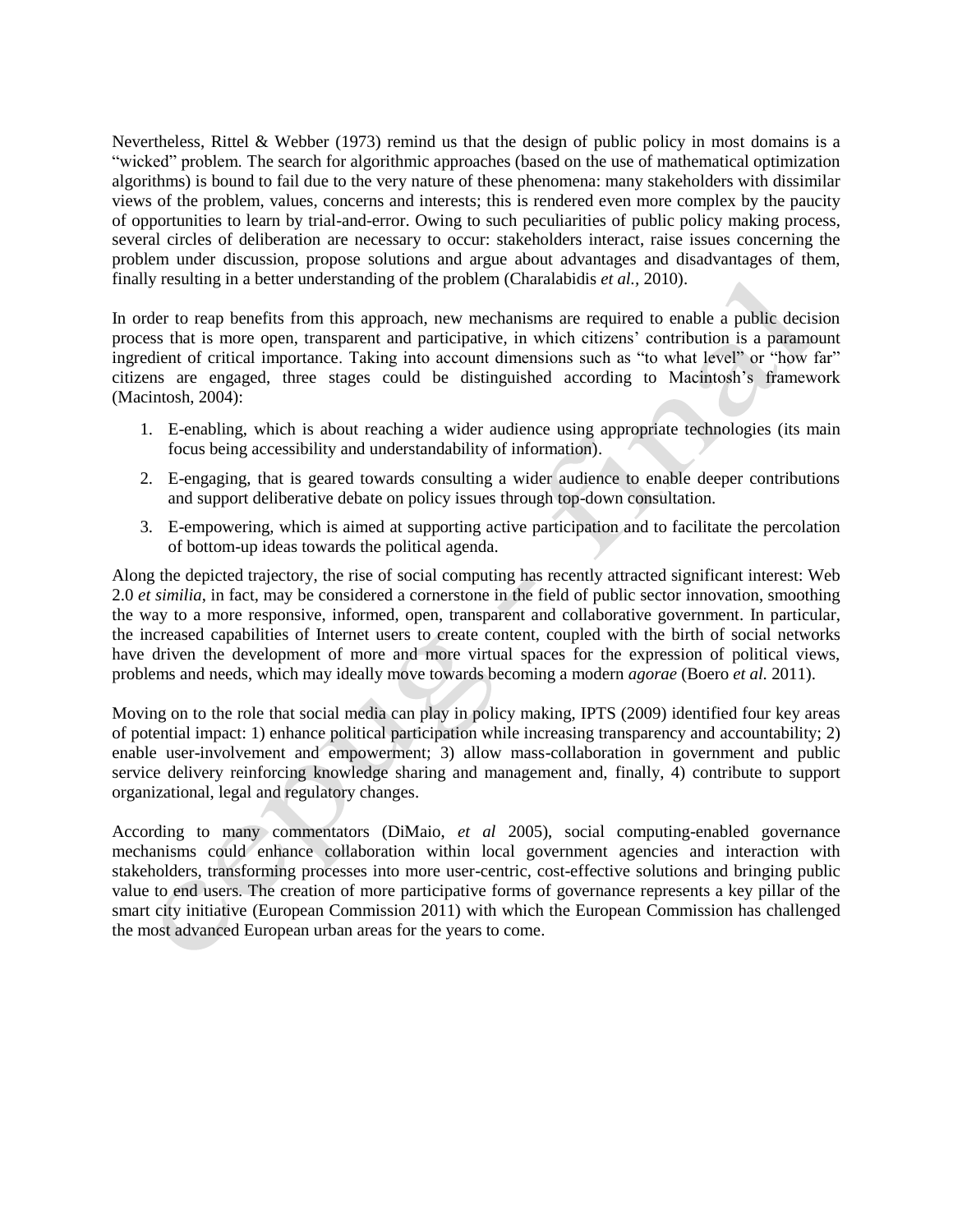# **SOCIAL MEDIA IN THE POLICY DOMAIN**

# **Policy Gadgets: Value Proposition and Novelty**

Similarly to the approach of gadget applications in Web 2.0, the concept of policy gadget (or, coining a *portmanteau*, "Padget" ) represents a resource (content or application) created by a policy maker, which is typically instantiated within one or more social media platforms. By enabling an interaction with end users, a Padget combines the policy message with underlying group knowledge having its *locus* in the social media milieu. In this way, Padgets aspire to play a pivotal role in conveying society's inputs to policy makers, providing them with a set of concise, fresh and relevant data on citizens opinions and suggestions in a cost-effective and easily understandable way.

Padgets could be compared to  $\alpha$  "complex molecules" made up of four main components (Figure 1):

• A message, that regards a policy in any of its stages and forms, i.e., a draft legal document under formulation, a law in its final stage, an EU directive under implementation, a draft policy guideline, a political article or even a campaign video. The policy message is put together adopting a modular structure (using different content types) in order to account for the heterogeneity present among end users in terms of time availability, interest in details and preference for content consumption. Typically the policy message could be structured in three parts: a short and "catchy" policy statement, a brief policy description and a set of more extensive documentation that may be attached to the message in different guises (e.g., text, multimedia, external links).

• A set of interaction services, that allows users to have recourse to the policy gadget (find it, access its content, share it, comment the policy message, etc.). These interfaces may be provided by either the underlying social media platforms, in which the Padget campaign has been launched, or by the Padget itself, when it takes the form of a micro application.

• The social context, that is the framework describing social activities and contents related with the policy gadget in each individual social media platform, where the policy gadget is present. As a result, this component allows the policy gadget to be a "context-aware" volume of relevant user activities and user generated contents.

• The decision services, which are offered by two complementary modules of the PADGETS central platform. Whilst the "PADGETS analytics" module processes numeric and textual data gathered through Padget campaigns in order to calculate useful metrics and extract opinions expressed about the policy message, the "PADGETS simulation model" analyzes and projects into the near future the diffusion process of the policy message in terms of awareness (i.e., passive reception of the policy message in social media ), interest (i.e., spreading or commenting the Padget announcement in social media) and acceptance (i.e., expression of positive and negative judgments about the policy idea under examination).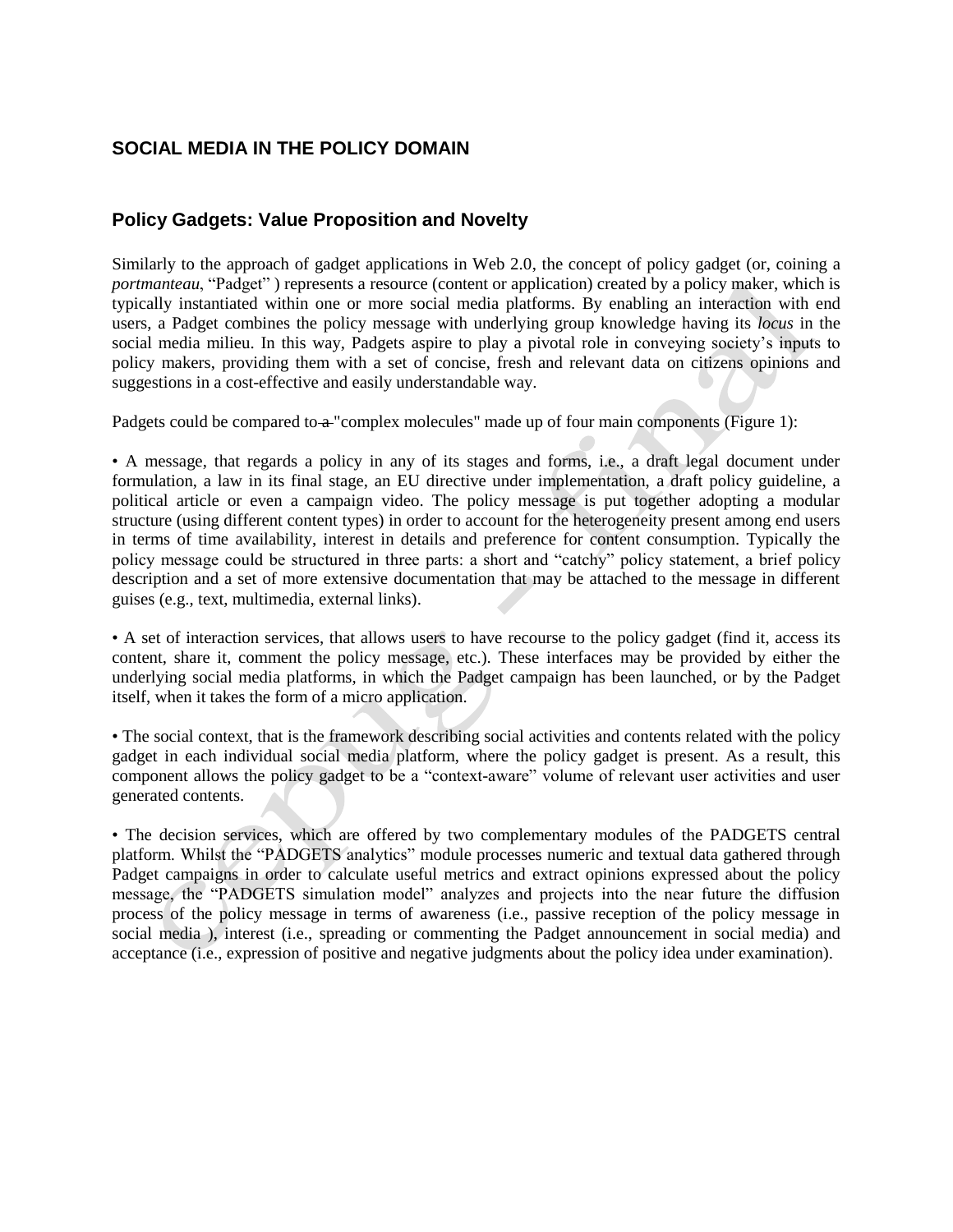

*Figure 1 - Padget main components*

The value generated by policy gadgets unfolds along a number of dimensions and may vary among the different phases of the policy making cycle. Nevertheless, in its essence it may be conceived as a reduction in the distance between policy making and society"s needs, both in terms of time and tools required. In other words, the use of policy gadgets allows to better inform the policy decision process by providing a clear and dynamic picture of the disparate stakeholders" opinions and priorities.

Padgets are used in communication campaigns that may be launched by policy makers during one or more phases of the policy making cycle: agenda setting, policy analysis, policy formulation, policy implementation, and policy monitoring and evaluation (OECD 2003). The purpose, function and - as a consequence - the value proposition of each Padget campaign may vary according to the stage of the policy cycle in which it is launched, as pointed out by Table 1.

| Stage in policy making cycle | Padget campaign value proposition    |
|------------------------------|--------------------------------------|
| Agenda setting               | Elicitation of needs and priorities  |
| Analysis                     | Opinions gathering                   |
| Formulation                  | Acceptance estimation                |
| Implementation               | Assessment of awareness and interest |
| Evaluation                   | Evaluation of impact perception      |

Policy Gadgets represent an innovation in the policy making landscape. The main novelties introduced by such a tool may be briefly summarized as follows.

1. A relaxation of current constraints in terms of size, frequency and quality of citizens" participation. All the different stakeholders are free to participate in any policy process they are interested in, at the time they prefer, with the effort in participation they are willing to spend, and above all using the tools with which they are already accustomed to (i.e. various social media they prefer). From the opposite perspective, policy makers can continuously access reports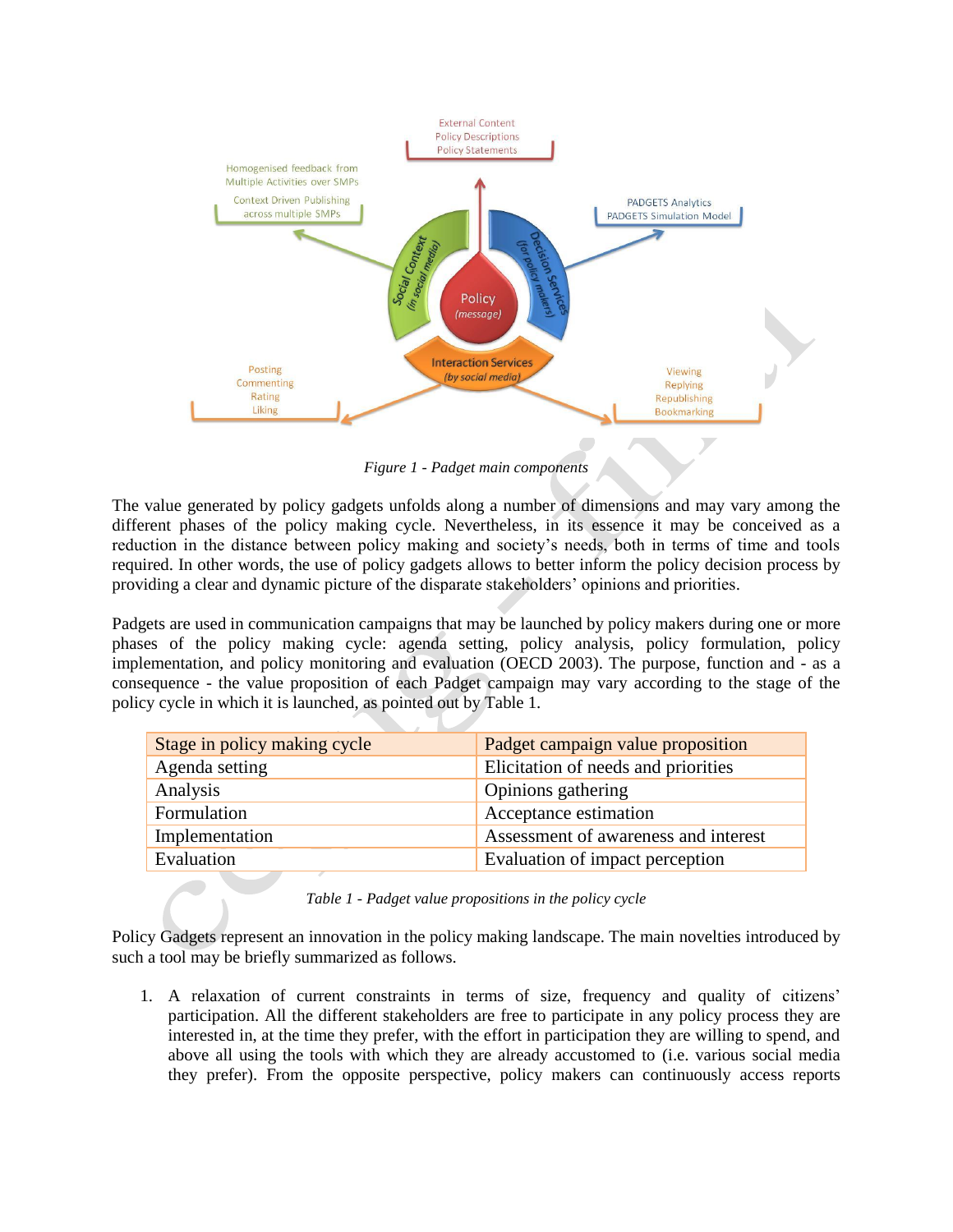pertaining to stakeholders" opinion, being allowed to quickly modify and adapt the policy issues under discussion if necessary.

- 2. An integrated management of multiple social media channels. The presence of a Web dashboard dedicated to the policy maker decreases the complexity and heterogeneity that comes naturally while managing different social media platforms, each of which exhibits peculiarities in terms of aims, interfaces, functionalities, target audience, content types and degree of content sharing.
- 3. The creation of an "open" decision support system. Opening up the decision support process means integrate it with activities carried out over social media platforms. This allows to establishing a direct link between the decision process and the external world as well as to reason on fresh and relevant information.
- 4. A better exploitation of data stemming from interaction with the public on social media. In this respect, the decision support component provides a number of promising functionalities that generate precious knowledge to be used in order to inform the decision making process. In particular, this component allows to generate snapshots on the levels of awareness, interest and acceptance of a given policy, highlight the presence of some of the possible biases present existing in such estimations (age, gender, etc.), create possible scenarios of how such levels of awareness, interest and acceptance may vary over time (e.g., in next 12 months) and, finally, single out relevant opinions emerging from the interaction of the end users with the policy message.

Although still in its infancy, such instruments represent a promising stepping stone for the creation of a new generation of policy making, which is characterized by faster and more frequent interaction between policy makers and society. As a matter of fact, policy gadgets may promote a cultural shift within government agencies, paving the way to the creation of an "extended government" model (Raguseo & Ferro 2011), wherein society plays a more proactively role in the policy lifecycle. Users' insightful contributions are processed through policy intelligence capabilities resident in the back-end, allowing public decision makers to anticipate and detect trends in public opinion, yielding augmented responsiveness, representativeness and efficiency to the public policy definition. Moreover, an intense use of social media coupled with further in-depth studies of network topologies may also contribute to a new approach that no longer considers individuals as isolated units of analysis, but leverages their social connections and the context in which they are immersed as a potentially useful policy tool.

Finally, peculiar traits of Policy Gadgets enable the creation of cross-sectional decision support tools easily and effectively implementable for any kind of public policy: this noticeable versatility makes them an interesting policy tool for full-fledged and frictionless participative actions also in the sphere of urban planning and governance. This can be very useful, taking into account the complexity, dynamism and multiple affected stakeholders that characterize urban planning and governance.

# **The Italian Pilot**

In this section a description of a real life pilot implementation of the above concepts is described, which illustrates how Padgets can be applied to policy making. In particular, the pilot promoted by the regional government of Piedmont – full partner of the PADGETS project – will be presented.

#### **Description of the Telemedicine Project**

Over the last ten years Piedmont"s regional government has spent, on average, 80% of its total budget for providing health services to its citizens. The increasing budget reductions currently experienced at local and at national level require regional governments to face a major challenge: significantly lower health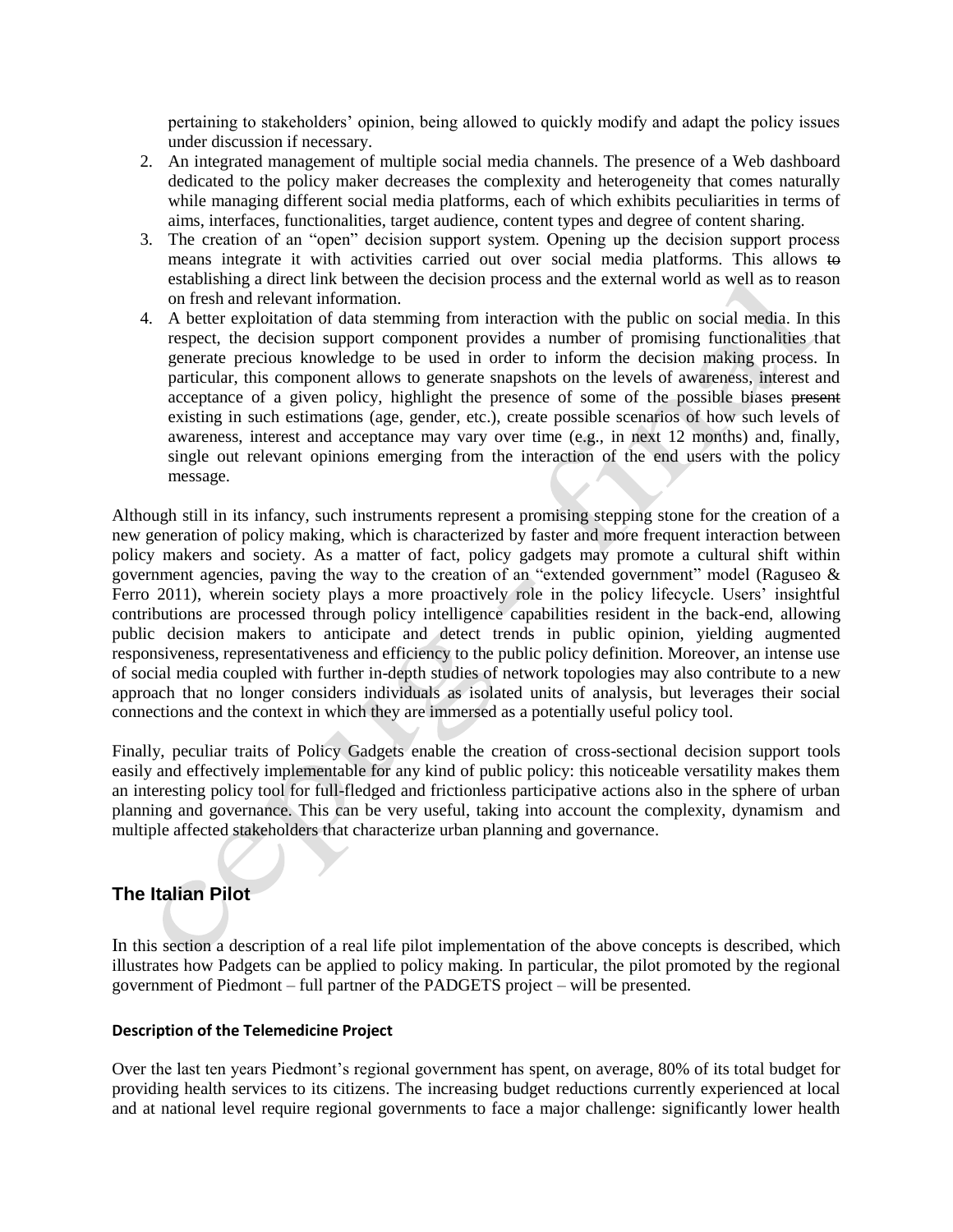related expenditures without deteriorating quality of service. The challenge is even more compelling if we take a long term perspective: population"s average age is steadily rising and all demographic projections at our disposal show a long lasting trend of growth in health services demand.

In such a context, regional policy makers pay much attention to e-health initiatives, which seem to promise financial savings along with quality improvements in service provision. In 2008, the Piedmont Region launched a pioneering and piloting telemedicine small scale project in one of the least populated and mountainous of its provinces: Verbano-Cusio-Ossola (VCO). This telemedicine project was supported by the Local Health Authority (LHA) of VCO that serves a population of about 172,000 people, where more than 23% of people are over 65 years old.

#### *Project's Aim*

The project aimed at testing an innovative model of medical service delivery highly relying on information and communication technologies for granting enabling stronger communication and interaction between hospitals and the territory. More I In particular, the project intended to:

- Improve continuity of care and safety of patients in non-acute conditions.
- Increase quality of emergency services and outpatient care.

From an operational standpoint, the project objectives were: limiting the use of specialist outpatient services, reducing calls to emergency services and bring down the number of repeated visits to hospitals.

#### *Target Audience and Enabling Technologies*

The VCO LHA designed an innovative telemedicine service for four different categories of patients affected by heart failure disease, diabetes, chronic pulmonary occlusive disease (COPD) and cancer. Each category of target patient followed a personalized protocol defined by the VCO LHA specialists according to the disease conditions: patients were equipped with devices able to track, store and send appropriate data to a server in a secure repository; for each disease, the medical staff of VCO LHA defined the type, the number and the frequency of the measurements to be carried out. The project enrolled about 300 patients in three years.

The technology adopted for the pilot relied on an innovative Web-based application integrated with the information system of the local health unit (LHU), a kit of medical devices for remote home care and a module for IP video communication.

#### *Lessons Learnt*

From a patient"s perspective, telemedicine allowed to achieve enhanced monitoring of the disease together with improved quality of life, delivering care in his/her home, thus increasing the person"s ability towards self-care.

From a technological perspective, ICT technologies played a key role in the prevention of patients' isolation, connecting them with the network of LHA specialists, general practitioners and all the other professionals involved in the health system (e.g., nursing staff, volunteers, family members).

From an organizational perspective, standard processes coupled with personalized care paths for each patient (according to his/her diseases) noticeably contributed to maintain well-being, deliver effective care to those with chronic conditions and support the most vulnerable members of society.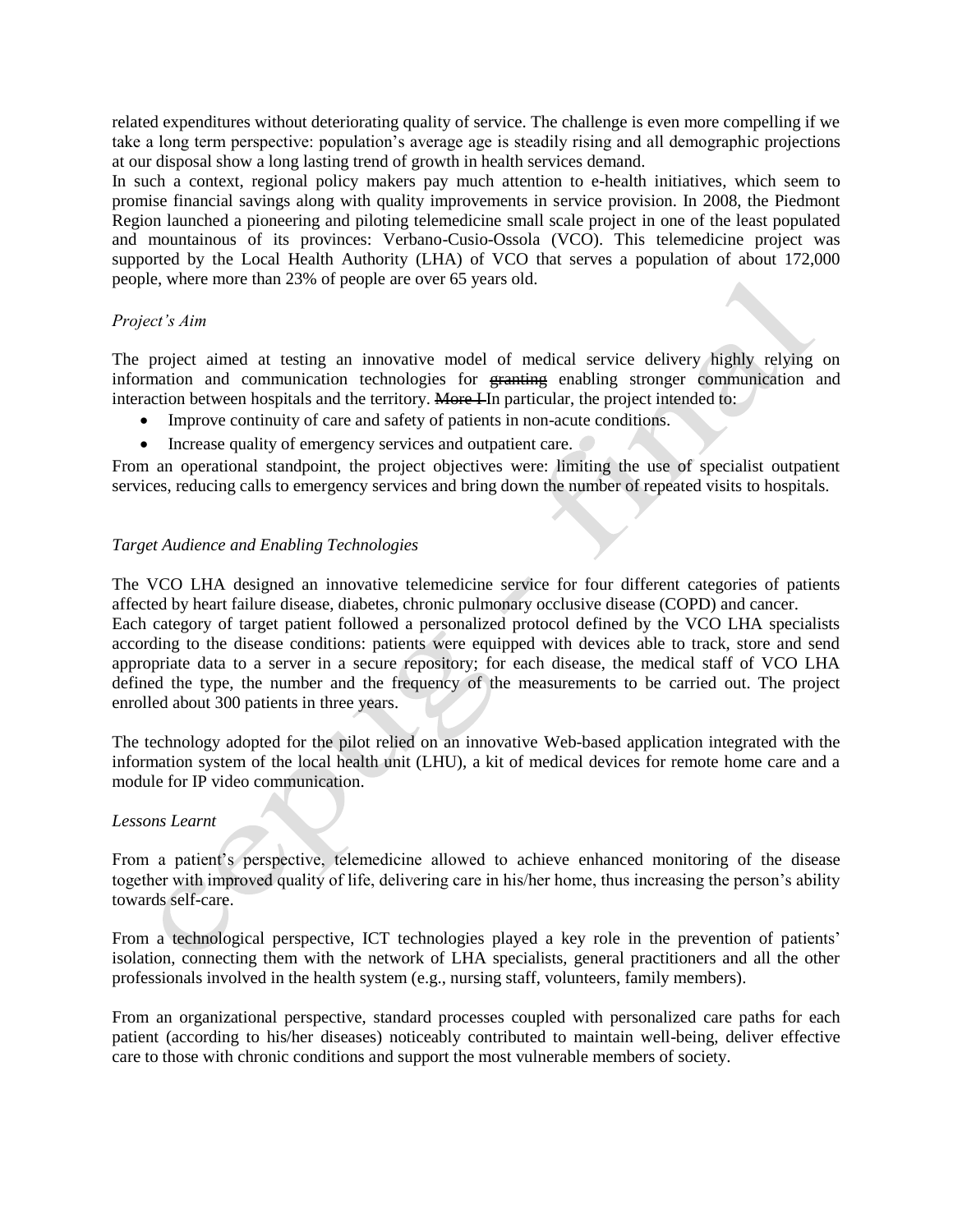To summarise, the VCO telemedicine pilot may be rated among one of the most challenging experiences in the field carried out in Italy, representing a virtuous example of partnerships between administrations, private sector entities and non-profit sector. The assessment of the provision model adopted is crucial for further diffusion of telemedicine initiatives in the rest of Piedmont's regional territory.

#### **The PADGETS Campaign**

#### *The Rational*

The replication of good practices in public policies answers the need of learning-by-doing and of finding effective solutions to complex problems, avoiding expensive and often impossible social experimentations. Furthermore, the exploitation of good practices reduces the cost and the risk of failure of public policies. However, the replication of good practices often finds several obstacles on its path, capable of jeopardizing their successful implementation. In general, replicating good practices raises issues of transferability, scalability and relevance.

The social media campaign promoted by the regional government was aimed at exploring the possibility to implement the VCO telemedicine initiative at a large scale in the entire Piedmont region, in a context different from the initial one, transferring the experience of a limited area to the whole region. In particular, its objective was to convey information on this extension of the telemedicine initiative in the whole Piedmont region to interested and affected citizens (e.g. patients and their families, doctors, etc.), and then collect feedback from them, using social media.

In other words, the Regional government is interested in identifying and shedding some light on a number of issues that have to do with the extension of such a good practice from a single province with specific characteristics to the rest of the region. In particular, the regional government expected through this campaign to gain a better understanding about the levels of final users' interest in and acceptance of these telemedicine services and the technology mediated model proposed for their provision. Also, the participation of employees from the national health system allows investigating the presence of possible internal hurdles due to organizational resistance to change as well as the presence of potential issues or improvements to consider. In particular, the data generated from the interaction between social media users and the relevant content propagated through social networks can be used as an input by the decision support component of the PADGETS platform in order to compute a series of indicators concerning this telemedicine policy (i.e., awareness, interest, acceptance) (Boero *et al.* 2011) as well as to detect issues and problems raised by the citizens through advanced text mining of their textual comments. Figure 2 provides a synoptic pictorial representation of the whole process that was followed in this social media campaign.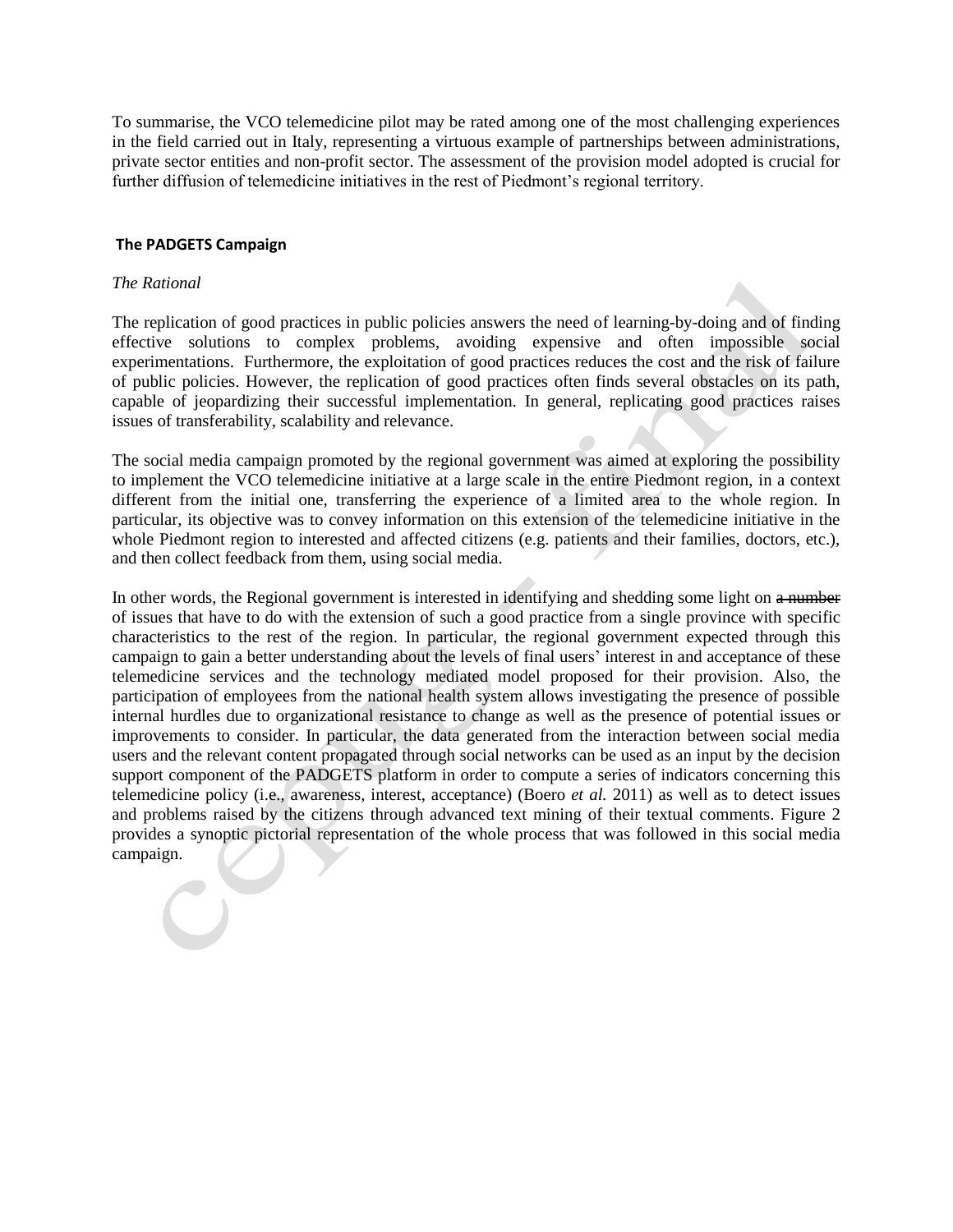

*Figure 2 - Overview of the social media campaign*

# *Stakeholders*

Given the complexity of the debated theme, the campaign has involved a plurality of stakeholders both within and outside government's boundaries. The main stakeholders' groups are depicted in the Figure 3.



*Figure 3 - Stakeholders overview*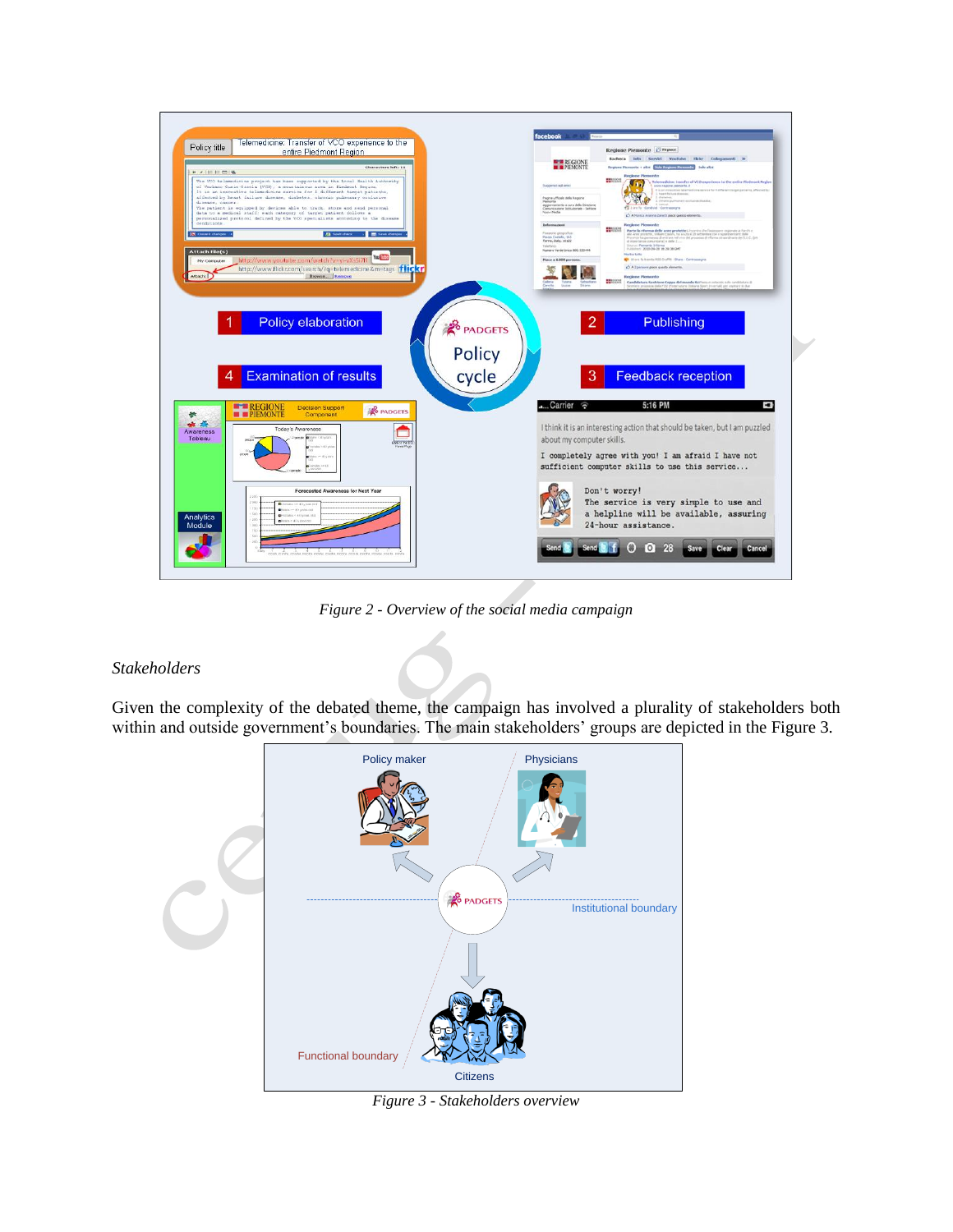The term policy maker, although frequently used, does not reflect the high organizational complexity present within government (which includes many different departments involved, with different roles, competences and mentalities). In addition, the cross-sectional nature of ICT-enabled projects makes them even more complicated to manage, since they often involve a multiplicity of departments with different competences and roles. As it is possible to notice from Figure 4, the management of the social media campaign on telemedicine has required the active participation of a plurality of actors within the regional government and not just a single policy maker.



*Figure 4 - Policy maker: exemplification of stakeholder categories*

Remaining within the boundaries of the regional government, an important class of stakeholders, whose input has been highly relevant to the social media campaign, is that of the National Health System employees working on providing public services to patients, a broad spectrum of health care professionals involved in lifelong learning programs and associations and charities involved in patients' assistance (Figure 5).



*Figure 5 - National Health System employees: exemplification of stakeholder categories*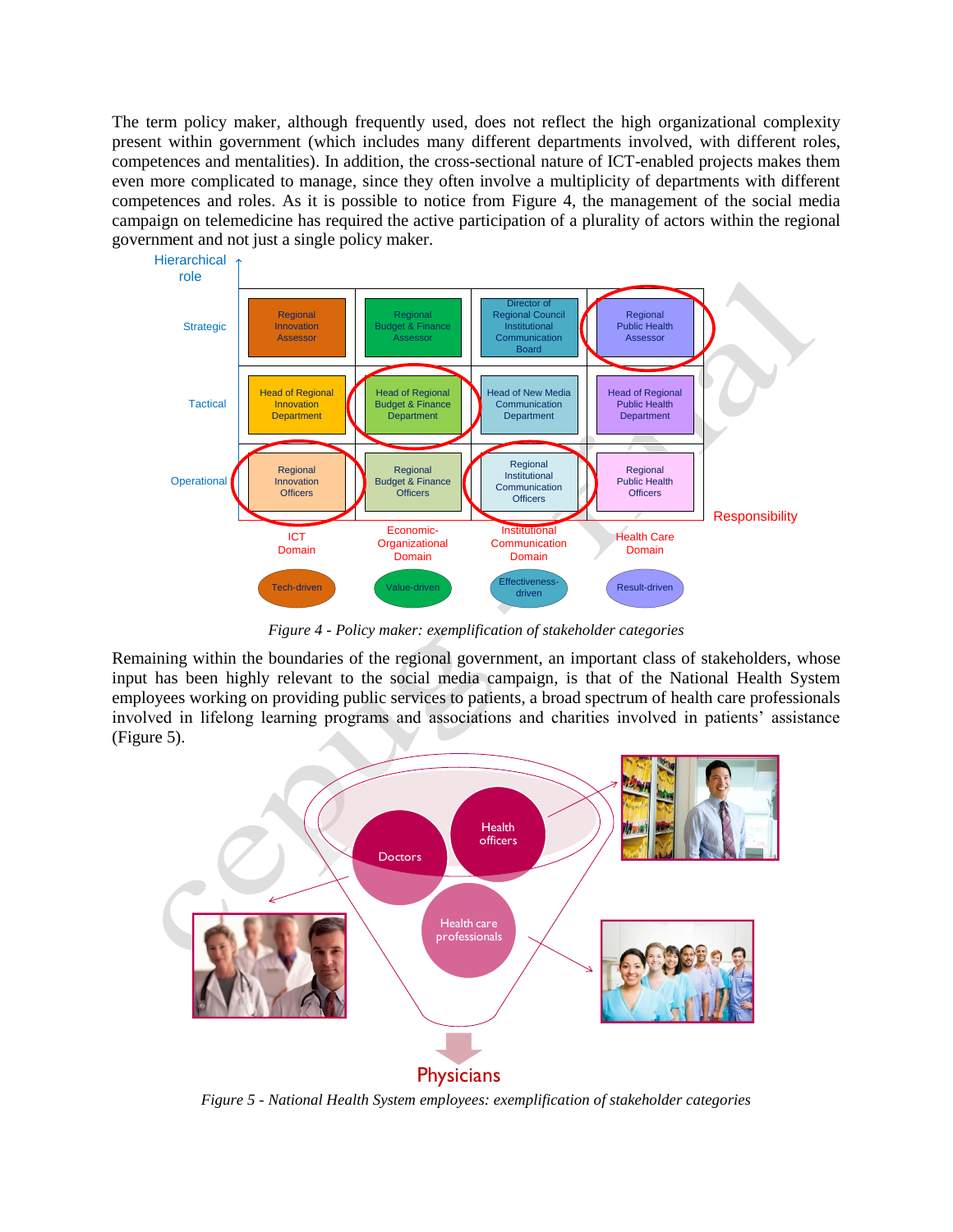Citizens, for their part, present heterogeneous behaviours in terms of the effort in participation they are willing to spend. In fact, the campaign has aimed at reaching at all Piedmont's citizens (about 4.5) millions), but due to the nature of the policy message to be launched during the campaign and to the different diffusion rates of social media in the population, it is expected that some specific categories of citizens will be more prone to participate to the pilot: these categories are presumably citizens with chronic diseases (e.g., heart failure, diabetes, chronic pulmonary occlusive disease - COPD, and cancer) and their families (Figure 6).



*Figure 6 - Citizens: exemplification of stakeholder categories*

# *Social Media Communities*

Multimedia contents used in the campaign were produced in order to effectively communicate results obtained in VCO area thanks to telemedicine. They are based upon the knowledge gained through the VCO telemedicine pilot.

Although Piedmont Region officers have used several social media in the pilot campaign, the one chosen to be central in this campaign has been Facebook. This is due both to its peculiar interaction patterns as well as to the noteworthy penetration rate of it in the Piedmont"s population. Beside Facebook, the campaign has made use of Twitter and YouTube. Flickr and LinkedIn, for their part, assumed an ancillary role, i.e., precious for potential virtuous synergies and viral diffusion, but not vital in order to allow and track active social engagement actions.

A glimpse of Piedmont Region"s presence in the social media realm at the beginning of the campaign is visualized in Figure 7.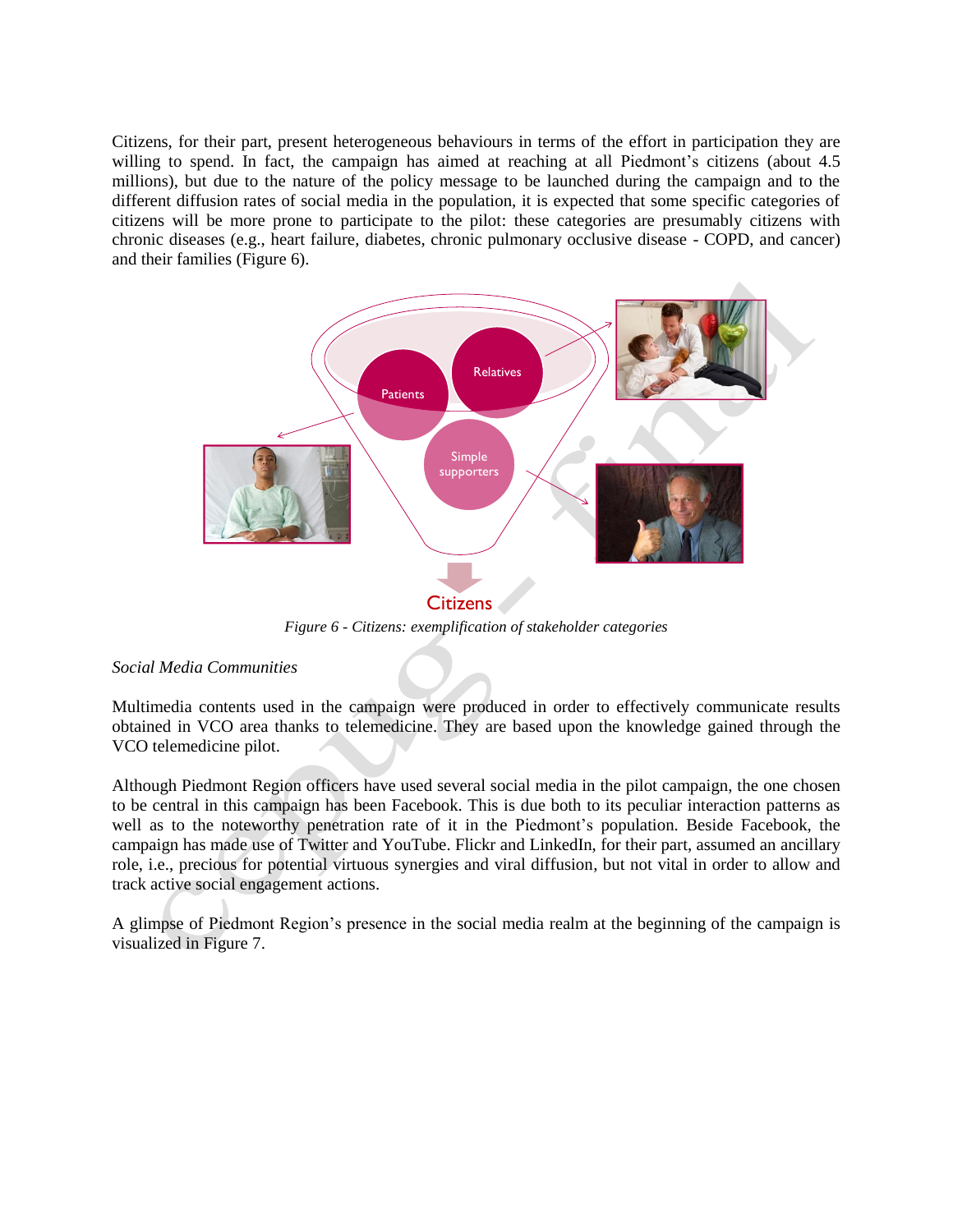

*Figure 7 - Piedmont Region social media presence*

# *Preliminary Results*

The results produced by the telemedicine campaign are very encouraging. Although the analysis of the abundance of information produced by the campaign is still underway, in this section we provide some preliminary evidence of the value that may be generated by embracing the use of social media for policy making purposes.

In terms of reach, the policy messages have generated over 28,000 impressions across the three main platforms used (i.e., Facebook, Twitter and YouTube). The information for the Twitter platform has been estimated using click-throughs on bitly.com links and YouTube referrals; as a consequence, the figure represents a significant underestimation of the actual performance expressed on the specific platform. Translating impressions into unique user accounts, the data offered by the platforms" analytics show that over 11,000 accounts have been reached. It is important to stress that during the campaign the message performance of the Facebook regional government account has been multiplied by three times in terms of reach (people reached) and by twenty times in terms of engagement (number of active interactions stimulated, e.g.: shares, likes, comments, etc.).

Going beyond numbers, we are convinced that the most value has been generated in qualitative terms. As a matter of fact, the inputs received from the different stakeholder groups allowed to bring to light a number of perspectives, hopes and concerns about the implementation of telemedicine solution in the regional territory. As a result, such stimuli represent a vital input to assess and effectively manage the implementation stage of the telemedicine policy. In particular, the policy message has been received very positively by the population, who places significant expectations in terms of increase of service quality, reduction of costs for both patients (mainly in terms of time) and the regional welfare systems. At the same time, a number of concerns have been expressed (mainly by doctors) about the risk of applying a "technocratic approach" that does not take into account the human aspects of the doctor-patient relationship. On this respect, some suggestions have been put forward about conceiving telemedicine as a complementary and not substitute solution to traditional practices.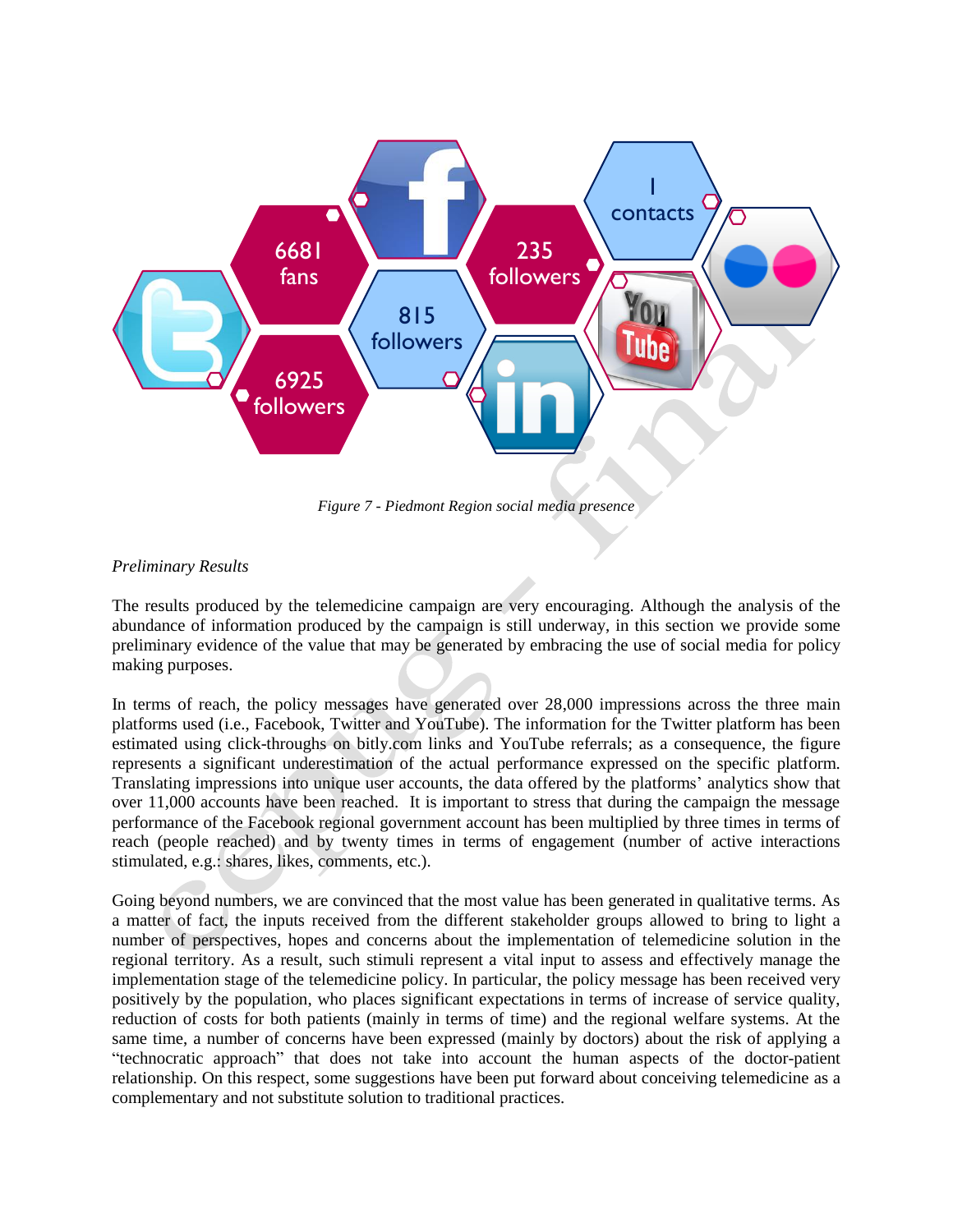# **FUTURE RESEARCH DIRECTIONS**

The society and the economy in which we live and operate are becoming more and more interconnected, unstable, complex and unpredictable than they have ever been (Mureddu *et al*. 2012). As pointed out by Taleb (2008), we live in the age of "Extremistan", a world of "tipping points" (Schelling 1969), "cascades" and "power laws" (Barabasi 2003), where extreme events are "the new normal" (Hinssen 2010). The policy issues that characterize our age can be addressed only through the collaboration of all the groups of society, including the private sector and individual citizens (Goldsmith & Eggers 2004). Nevertheless, the tools necessary to enable such collaboration are still largely unavailable. The concept of policy gadgets and the PADGETS platform represent a first attempt to provide an instrument to foster a higher level of "societal collaboration". Such an attempt may be placed within a long term trajectory in the way public policy making is going to evolve thanks to the concurrent presence of a number of socioeconomic and technological trends, such as: the widespread diffusion of Internet usage among all strata of population, a significant increase in the availability of data, a reduction in communication (and participation) costs and, finally, the rise of a social dimension in technology usage. The grand challenge for researchers, policy makers and technology vendors in the years to come will have to do with the creations of solutions and procedures capable of turning diffused competencies, contextual information and civic passion into an effective tool for increasing the ability of public policies to respond to the needs and wants of stakeholders living in urban and rural areas. Addressing such a challenge will necessitate a multidisciplinary endeavor that will require inputs from many different scientific communities, each of which offers its valuable perspective and contribution towards the construction of a data-powered collaborative form of governance. In such a scenario, big urban areas represent the perfect living labs for the development of preliminary test beds, since they are characterized by good technological infrastructures and human capital infrastructures, and at the same time have such high complexity problems and needs, and many different stakeholder groups, and also they often host government agencies belonging to different administrative levels.

# **CONCLUSIONS**

This chapter proposes the concept of policy gadget (Padget) as an innovative tool for leveraging the group knowledge produced over social media platforms within policy making.

The pilot described in this document represents an important first step towards the establishment of a new style of policy making leveraging on the opportunities offered by ICT in terms of knowledge creation as well as communities' management.

The use of ICT tools for decision support in policy making has traditionally been a "closed door" activity, usually carried out with static external inputs in the form of codified or unstructured data coming from different sources (e.g. statistical offices). Such an approach often suffers from a number of important limitations: the lack of a direct connection with the external reality on which the policy decision has to impact, an inherent delay present in the policy response due to the lead time to collect and process the relevant data necessary for the analysis. To exemplify with a metaphor, such process could be compared to driving a car by only looking at the rear view mirror (an indirect and delayed input) rather than through the windscreen. The innovation brought by Web 2.0 consists in offering the opportunity to open up the policy making process by integrating it with the activity carried out over social media platforms. This allows to establish a direct link between the decision process and the external world as well as to reason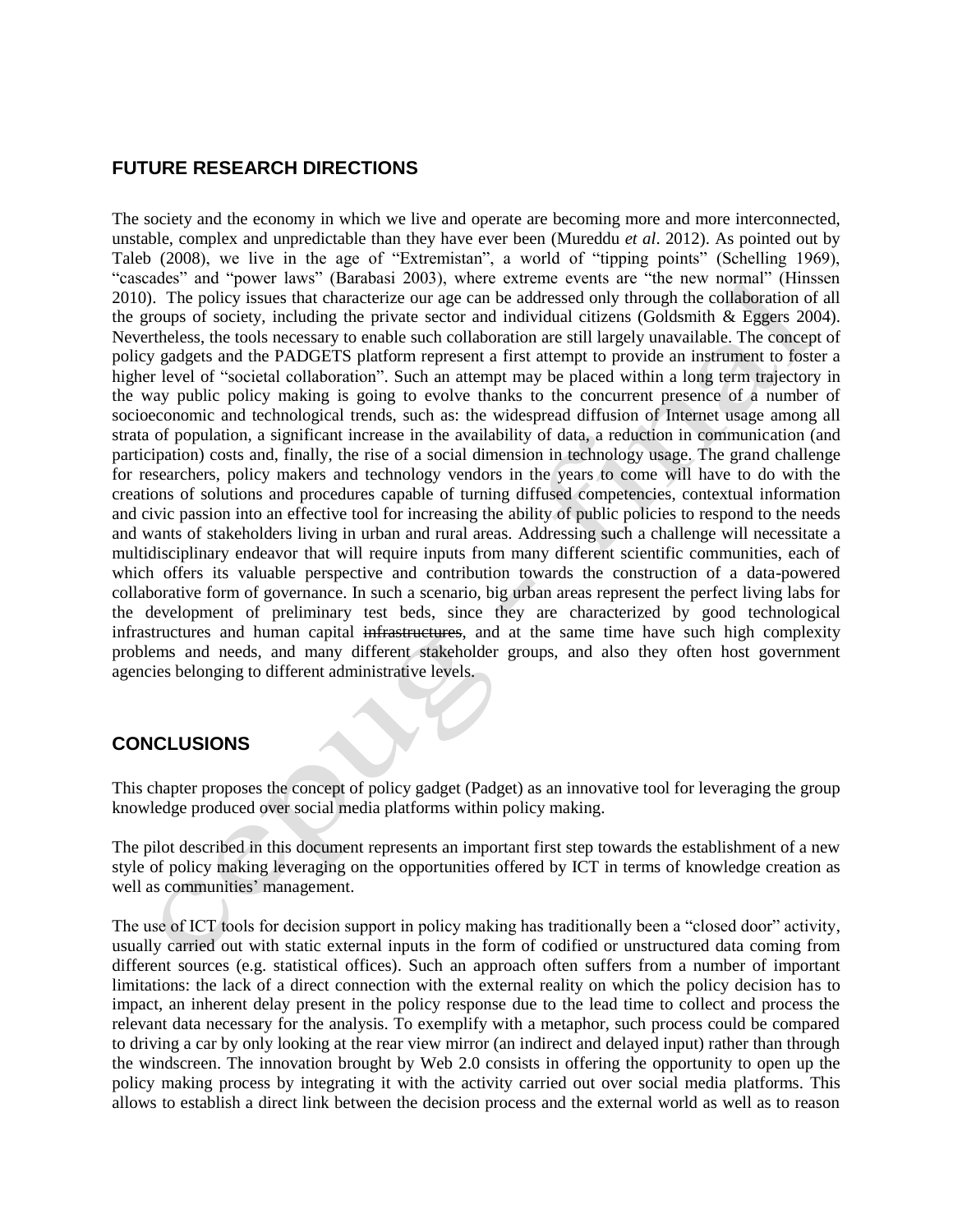on fresh and relevant information (going back to the metaphor, driving while looking through the windscreen and, in the near future, with the possibility to use additional on-board instrumentation).

The preliminary results of the telemedicine campaign reported in this article show the presence of significant potential in adopting social media for the implementation of a more participative style of policy making by local administrations in all sub-fields of urban governance. In particular, the application of a cross-platform approach seems to strengthen the reach and the engagement result of the messages posted by public administrations over social media platform. These results are expected to improve with time as society acknowledges the change in the style of communication adopted by government agencies and as the usage of such social media diffuses across urban and rural areas as well as generations of users. The approach presented in this chapter is directly transferrable to urban and regional governance, taking into account its complexity, dynamism (rapid changes of context and needs) and multiple affected stakeholders.

Concluding, a number of open issues are worth mentioning as they may represent useful food for thought for possible future research. The implementation of a meaningful cross-platform tracking still poses some challenges having to do with identity management. Furthermore, an arduous task consists in the creation and testing of an appropriate language and style of communication that government agencies have to adopt in the interaction with society. Lastly, the integration of society"s voice into traditional policy making processes still presents some obstacles having to do with striking the right balance between independent and informed decision making and coherence with society's will.

# **REFERENCES**

Barabasi, A. L. (2003), Linked: How Everything is Connected to Everything Else and What it Means for Business and Everyday Life, Plume Books.

Boero, R., Ferro, E., Osella, M., Charalabidis, Y., Loukis, E. (2011) "Policy Intelligence in the Era of Social Computing: Towards a Cross-Policy Decision Support System", in: Garcia-Castro, R., et al. (Eds.), ESWC 2011 Workshops, LNCS 7117, pp. 217–228, Springer-Verlag, Berlin Heidelberg, Germany

Goldsmith, S. and Eggers, W.D. (2004), Governing by Network: The New Shape of the Public Sector, Brookings Institution.

Di Maio, A., Kreizman, G., Harris, R. G., Rust, B., & Rishi, S. (2005). Government in 2020: Taking the Long View (ID Number: G00136466). Gartner Inc.

European Commission, (2009), European eParticipation Summary Report, Study and Supply of Services on the Development of eParticipation in the EU, Brussels.

European Commission (2011) Cities of Tomorrow – Challenges, visions, ways forward", policy document, retrievable at: http://bit.ly/SnJB0THinssen, P. (2010). The New Normal. MachMedia NV

IPTS (2009) The Impact of Social Computing on the EU Information Society and Economy, JRC Scientific and Technical Reports,

Macintosh A. (2004) Characterizing E-Participation in Policy-Making, in: Proceedings of the 37th Hawaii International Conference on System Sciences, IEEE.

Misuraca G., Reid A., Deakin M. (2011), Exploring Emerging ICT-enabled Governance Models in European cities, JRC Technical Notes, IPTS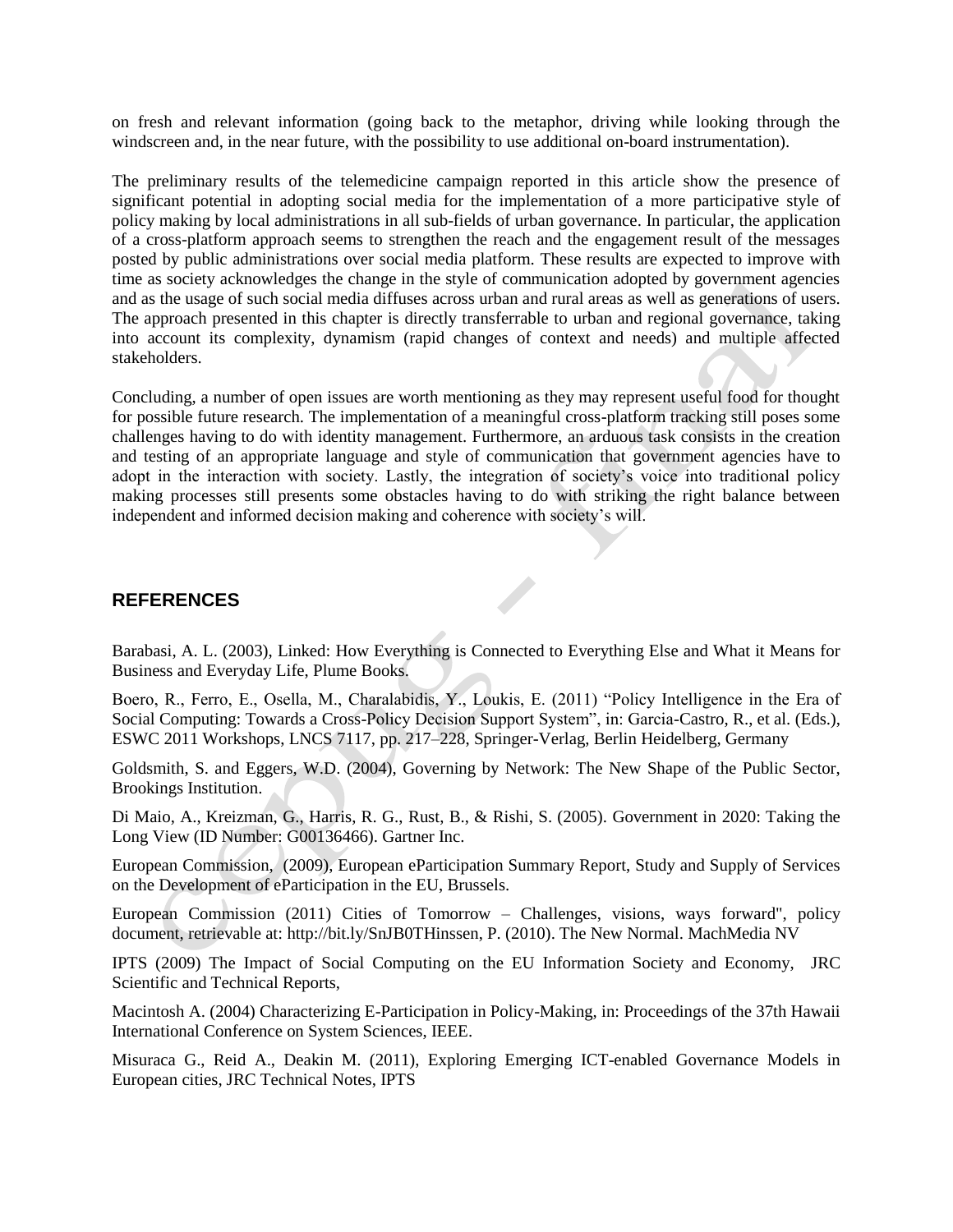Mureddu F., Osimo D., Misuraca G. Armenia S. (2012) A New Roadmap for Next-Generation Policy-Making, ICEGOV2012, October 22–25, 2012, New York, USA

OECD (2001), Citizens as Partners: Information, Consultation and Public Participation in Policy-Making, OECD Publishing, Paris

OECD (2003), Policy Brief: Engaging Citizens Online for Better Policy-Making, OECD Observer

Raguseo E., Ferro, E. (2011) E-Government & Organizational Change: Towards and Extended Governance Model, LECTURE NOTES IN COMPUTER SCIENCE, Springer, pp. 13, 2011, Vol. 6846, pag. 418-430, ISSN: 0302-9743, DOI: [10.1007/978-3-642-22878-0\\_35](http://dx.doi.org/10.1007/978-3-642-22878-0_35)

Rittel H. W. J., Webber M. M.,(1973) Dilemmas in a General Theory of Planning, in: Policy Sciences, 4/1973, 155-169.

Schelling, T.C., (1969). Models of segregation. The American Economic Review, 59(2), pp. 488-493. Available at: <http://www.jstor.org/stable/1823701>

Shirky C., (2009) Here comes everybody: The power of organizing without organizations, Penguin Books, London

Taleb, N. (2008). The Black Swan: The Impact of the Highly Improbable.Penguin

# **ADDITIONAL READING**

Dunleavy P., Margetts H.Z., (2010), The second wave of digital era governance, in: Conference Papers of the Annual Meeting of the American Political Science Association, 2010.

Ferro E., Molinari F., (2010) Making Sense of Gov 2.0 Strategies: "No Citizens, No Party", in: eJournal of eDemocracy and Open Government, 56-68.

Ferro E., Molinari F. (2010) "Framing Web 2.0 in the Process of Public Sector Innovation: Going Down the Participation Ladder" in European Journal of ePractice www.epracticejournal.eu Nº 9 • March 2010 • ISSN: 1988-625X

Tapscott D., Williams A.D., Dan Herman, (2008), Government 2.0: Transforming Government and Governance for the Twenty-First Century, Report, New Paradigm.

Tapscott D., Williams A.D., (2006)Wikinomics: How mass collaboration changes everything, Portfolio Books, New York.

Shirky, C., (2009) Here comes everybody: The power of organizing without organizations, Penguin Books, London.

#### **KEY TERMS & DEFINITIONS**

**Governance**: the use of institutions, structures of authority and even collaboration to allocate resources and coordinate or control activity in society or the economy.